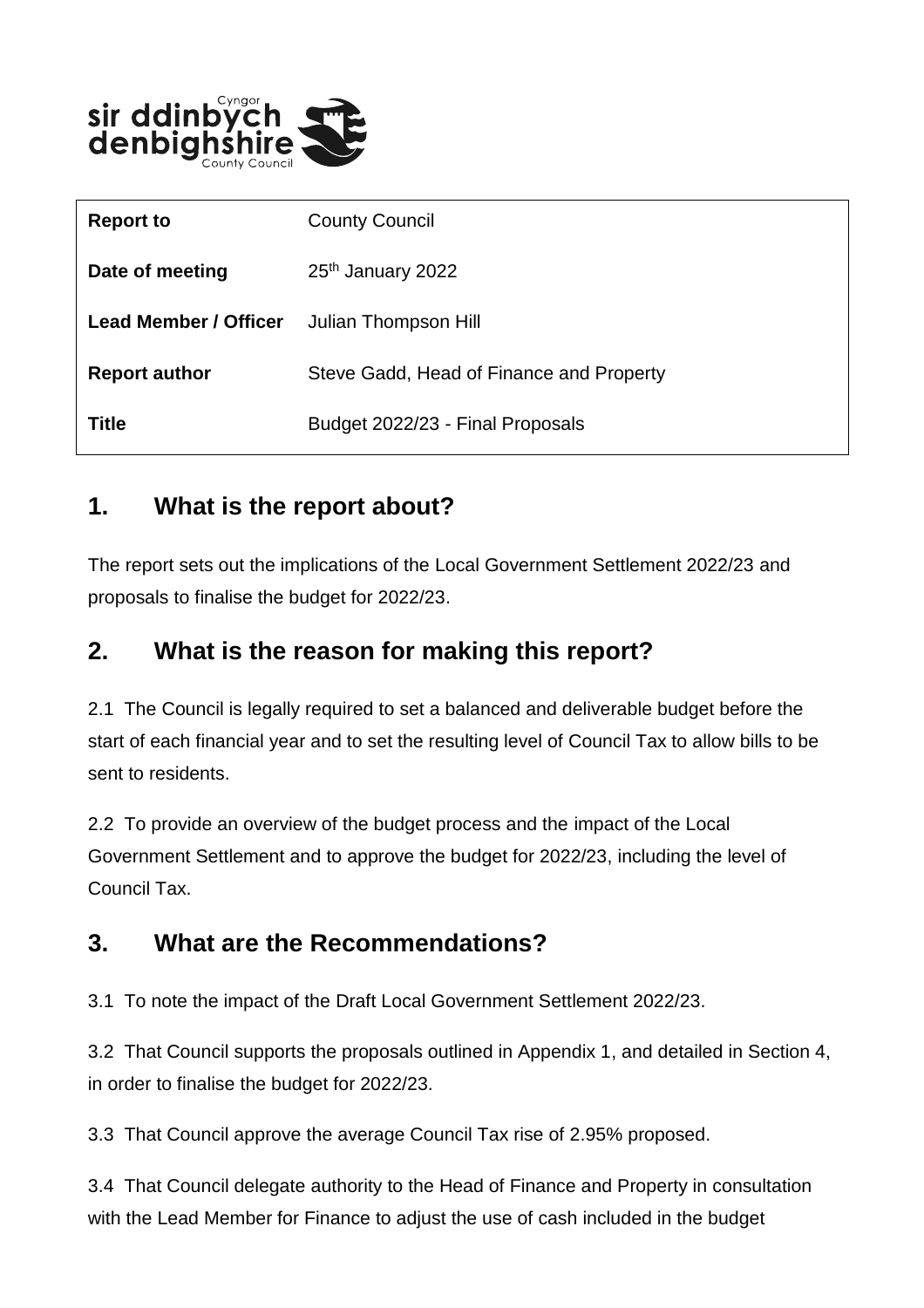proposals by up to £500k if there is movement between the draft and final settlement figures in order to allow the setting of Council Tax in a timely manner.

3.5 That Council confirms that it has read, understood and taken account of the Well-being Impact Assessment.

#### **4. Report details**

4.1 The Draft Local Government Settlement for 2022/23 was received by the council on 21<sup>st</sup> December and resulted in a positive settlement of 9.2%, compared to the Welsh average of 9.4%. The Final Settlement is expected on the 1<sup>st</sup> March but Welsh Government (WG) have indicated that there should be very few changes. Within the announced figure Welsh Government have advised that there are a number of new responsibilities, not all of which have clear funding consequentials within the data. Those expectations that we are required to fund include the following:

- All pay increases for both teaching and non-teaching posts are included within the RSG.
- The responsibility to pay both our own Social Care and the private sector Social Care sector the Real Living Wage.
- The core operational costs in connection with the new Corporate Joint Committee.
- Mitigation for the fact that the Covid Hardship Fund will cease as from the end of the existing financial year.

4.2 As promised by WG the draft settlement includes indicative average settlement increases of 3.5% for 2023/24 and 2.4% for 2024/25 (estimated DCC figures would 3.3% and 2.2%). Although this is very welcome from a planning perspective it does indicate that difficult decisions will be required over the coming years.

4.3 As part of the settlement there were 'transfers in' of £0.275m which have been passported to the relevant service areas as in previous years:

- Gate Fees for Regional Waste Recycling £0.109m
- Social Care Workforce Grant £0.166m

4.4 The final proposals to balance the 2022/23 budget are shown in the Medium Term Financial Plan (MTFP) in Appendix 1. The main areas of growth and pressures are: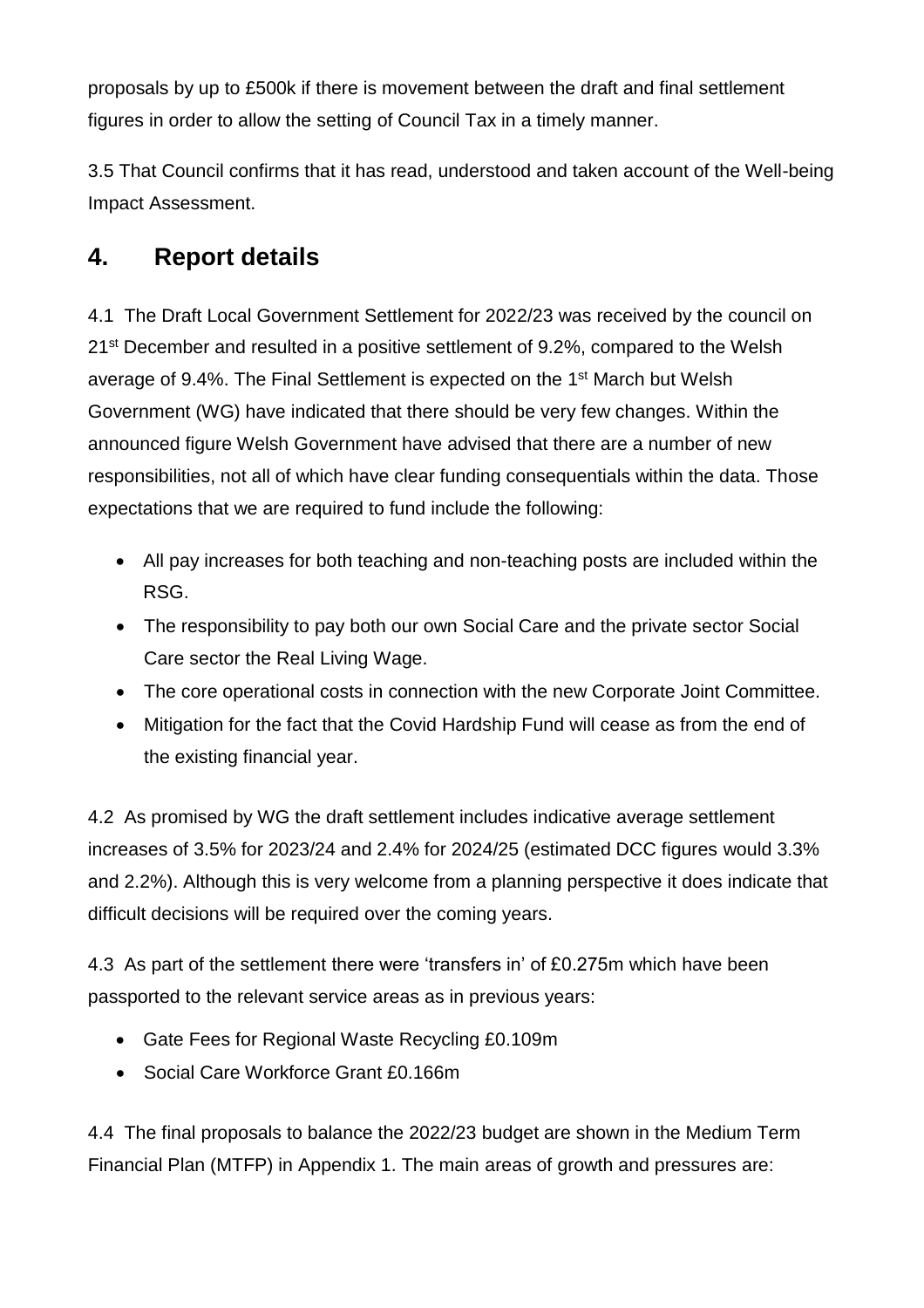- Pay pressures (including impact of increase in National Insurance) of £3.000m
- Price and energy inflation of £0.250m
- Fire Service Charge of £0.321m
- Allowance for increase in Council Tax Reduction Scheme of £0.350m
- Schools inflationary pressures are recognised amounting to £3.769m
- Schools demographic pressure of £0.606m
- £3.127m to recognise demand pressures and forecasts in Community Support Services as part of the council's long term strategy to manage care budgets as well as recognising the agenda to ensure all care staff are paid the Real Living Wage
- £0.750m to recognise existing pressures in Education and Children's Services relating to Out of County Placements and Recoupment.
- £0.500m pressure to meet the increased costs within School Transport which is becoming evident in the monthly monitoring
- Investment in priorities amounting to £1.281m:
	- o Further investment in Carbon Zero Project of £0.440m, £0.233m of this is for additional staff to undertake the necessary work and the remaining £0.207m is to fund the revenue impact of capital spend (prudential borrowing)
	- o Final increase required for the Rhyl Flood scheme amounting to £0.081m
	- o Increased Investment in Highways Capital Programme as proposed by Council (£4m capital) – requires an estimated £0.235m in Capital Finance Budget
	- $\circ$  £0.175m is required in order to maintain the existing levels of Capital Spend within the Block Allocations to make up for a shortfall in WG funding this year
	- $\circ$  This leaves £0.350m which it is proposed will be used in year to start to fund capital projects in year (eg those that were brought forward by the Horizon Scanning exercise or that come out of the new Corporate Plan)
- Service non-strategic pressures of £1.111m pressures and requirements for investments identified by services themselves and summarised in Appendix 2.
- An estimated pressure of £0.300m has been included to pay for DCC's element of the ongoing budget requirement for the new Corporate Joint Committee.
- In light of the scale of the draft settlement indicating that there will be no general Covid Hardship Fund next financial year (but that funds have been included within the settlement) a Covid contingency of £1.988m has been included. It is hoped that this will be used for one-off unavoidable costs next financial year but that we would look to release this the following year to help balance the budget.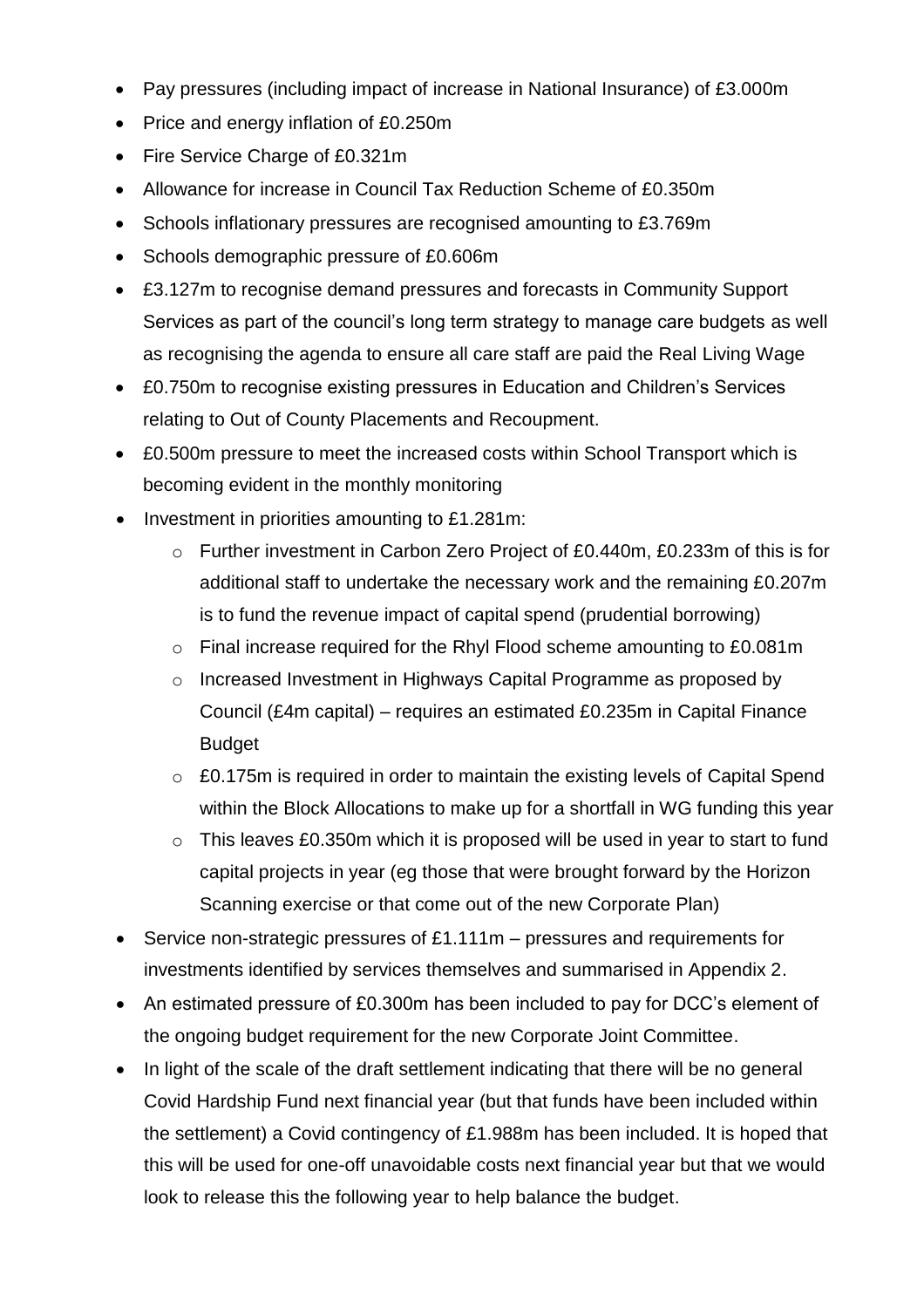4.5 The pressures identified above amount to £17.628m. A draft settlement of around 11% would have been required in order to fund all these pressures. The net +9.2% settlement generates £15.005m additional revenue leaving a funding gap of £2.623m. The following items are included in the proposals in order to bridge that gap:

- Fees and Charges Income Budgets have been inflated in line with agreed Fees and Charges policy which increases external income by £0.120m.
- Operational efficiencies amounting to £0.634m have been identified which are within Head Service delegated responsibility in consultation with Lead Members (see Appendix 2 for summary by category).
- No savings have been requested from Community Support Services or Schools.
- It is recommended that the Council Tax increases by 2.95% which, along with minor changes to the Council Tax Base, will generate £1.869m additional revenue. This compares to last year's increase of 3.8% and 4.3% the year before that.

# **5. How does the decision contribute to the Corporate Priorities?**

Effective management of the council's budgets and delivery of the agreed budget strategy underpins activity in all areas. The proposals include allocations to continue to support both corporate and service priorities.

## **6. What will it cost and how will it affect other services?**

Details are set out in Section 4.

# **7. What are the main conclusions of the Well-being Impact Assessment?**

Well-being Impact Assessments for the Council Tax increase is included in Appendix 4.

# **8. What consultations have been carried out with Scrutiny and others?**

In addition to regular reports to the Corporate Governance Committee, the budget process has been considered by SLT, Cabinet Briefing, Group Leaders and Council Briefing meetings. The School Budget Forum have been included in the proposals through-out the